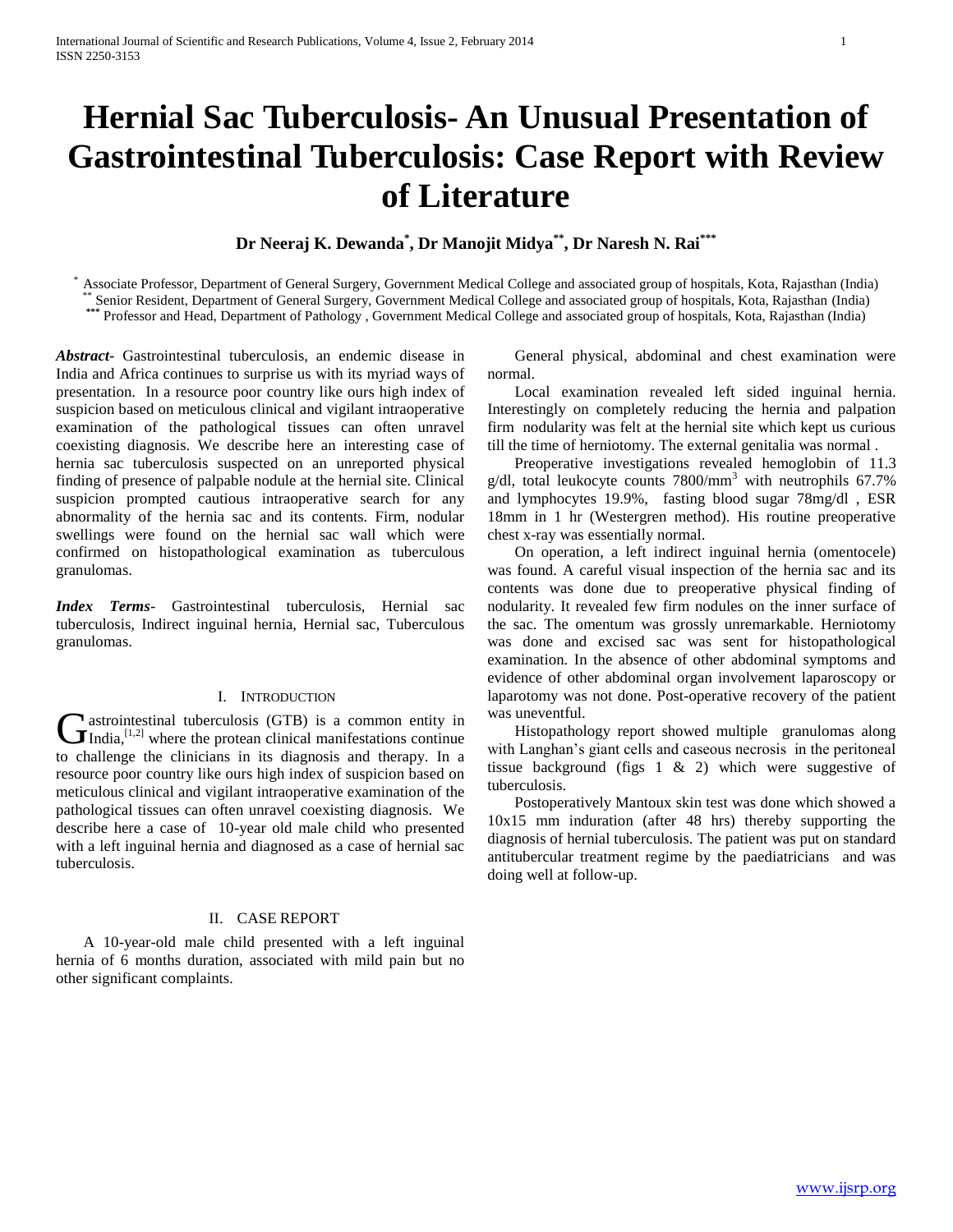

**Figure 1: Haematoxylin and Eosin stained section (100x) showing giant cells( marked as A). and caseous necrosis( marked as B).**

## III. DISCUSSION

GTB is the sixth most frequent site of extrapulmonary involvement in tuberculosis (TB) with rising trends seen with ever increasing incidence of Human Immunodeficiency Virus (HIV) infection,<sup>[1,2]</sup>. In decreasing order gastrointestinal involvement include: the ileocecal region, ascending colon, jejunum, appendix, duodenum, stomach, esophagus, sigmoid colon, and rectum, $^{[3]}$ .

 A recent study from India found that GTB was seen in 11.2% of children affected with TB of which over 50% have extra-abdominal manifestations,<sup>[4]</sup>. Inguinal hernia is one of the commonest surgical problems encountered in day-to-day practice. It is quite surprising, that with such wide prevalence of  $GTB$ ,<sup> $[4]$ </sup> involvement of sac or its contents is not common in patients with inguinal hernia in our country, $[5]$  even though the momentum is a common content of the sac.

 A review of rather meagre literature about Hernial tuberculosis  $(HT)^{[6]}$  states that it involves sac, its contents or both. In children it affects only the sac because the sac is usually empty and the concomitant visceral involvement usually affects the visceral organs. As a rule when tuberculosis affects the viscera, the hernia sac is always involved and when it affects the hernia sac the entire peritoneal surface is also involved  $[6]$ .

 The probable mechanism can be that, the congenital groin sac, as in the present case, is the lower most part of the peritoneal sac into which the seeding of the tuberculous bacterium from the peritoneal cavity can occur through gravitational forces.

 There are three forms of HT : Miliary or ascitic, ulcerocasseous and fibrous, $[6]$ . The clinical findings of HT are pain, change in size & consistency of hernia bulge and incarceration which is the most constant finding besides the usual constitutional symptoms of tuberculosis. We describe here an unreported physical finding of presence of palpable nodule at the hernial site.

 Histopathological examination of tissue samples like the sac wall for mycobacterium tuberculosis is essential for the confirmation of diagnosis,<sup>[6]</sup>.

 Surgery involves repair of inguinal hernia, wide resection of the sac and resection of the involved omentum. Bowel resection can be necessary in presence of strictures, firm adhesions, localized ulcerative lesions as well as strangulation and incarcerations. All cases must receive full course of antituberculous therapy,  $[6]$ .

 If at operation the hernia sac is seen to be abnormal or is thickened, then histology should always be performed. However routine histological examination of hernia sacs is not recommended. Kasson and colleagues routinely examined 1020 hernial sacs after surgery<sup>[7]</sup>. The incidence of unexpected findings, the discovery of an occult tumor in those specimens which appeared normal at operation was 1 in  $1020(0.098\%)$ .

As pointed by Vashist et  $al$ ,<sup>[8]</sup> presence of tubercles in omentum or hernia sac during hernia surgery should be biopsied and sent for histopathology to rule out tuberculosis. In our patient there was preoperative suspicion of HT which lead to close visual inspection of the sac tissue and later histopathological examination to confirm our suspicion of HT.